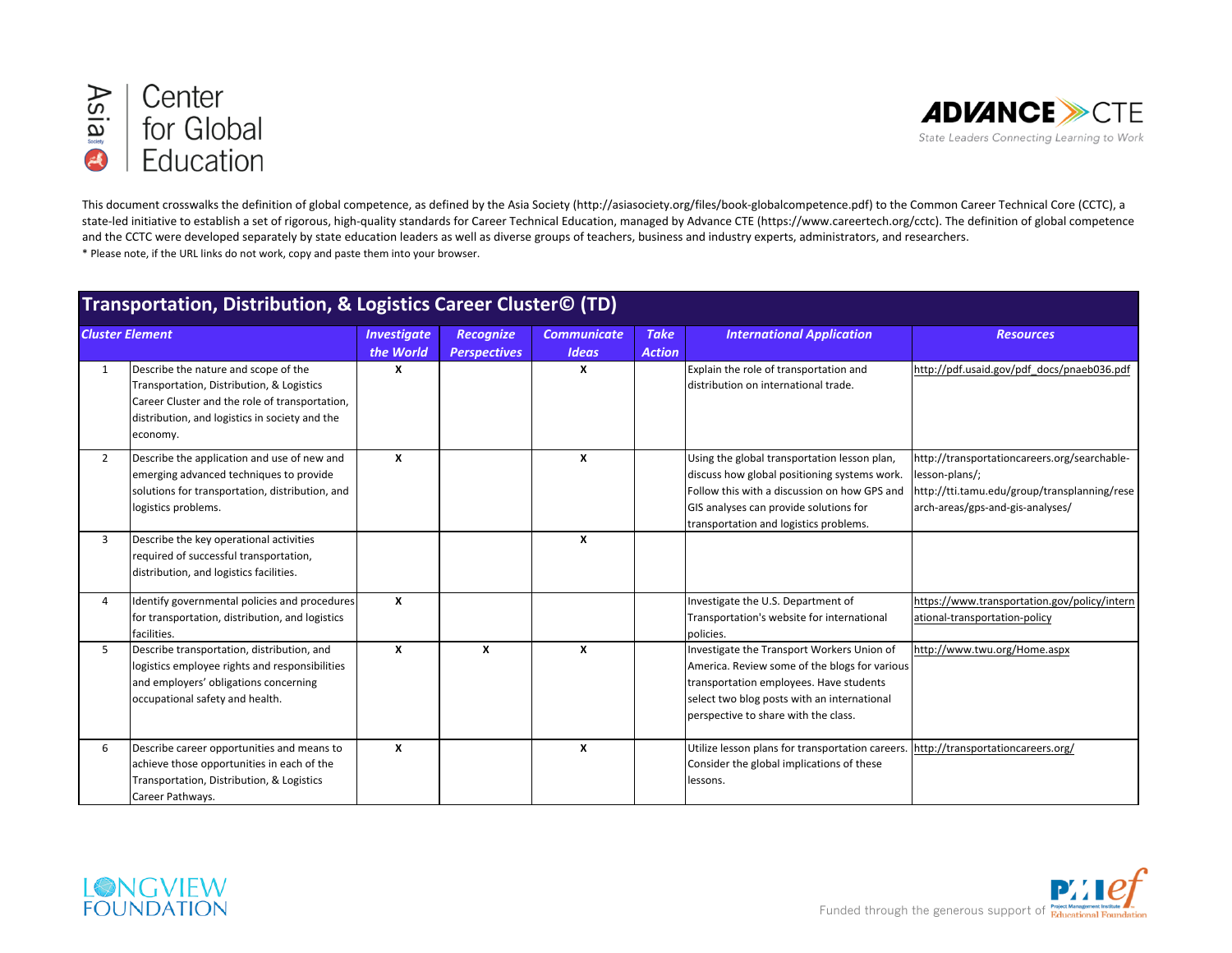



|                        | <b>Facility &amp; Mobile Equipment Maintenance Career Pathway (TD-MTN)</b>                                                               |                                 |                                         |                                    |                              |                                                                                                                                                                                                                                                                                                                                    |                                                                                                          |
|------------------------|------------------------------------------------------------------------------------------------------------------------------------------|---------------------------------|-----------------------------------------|------------------------------------|------------------------------|------------------------------------------------------------------------------------------------------------------------------------------------------------------------------------------------------------------------------------------------------------------------------------------------------------------------------------|----------------------------------------------------------------------------------------------------------|
| <b>Cluster Element</b> |                                                                                                                                          | <b>Investigate</b><br>the World | <b>Recognize</b><br><b>Perspectives</b> | <b>Communicate</b><br><b>Ideas</b> | <b>Take</b><br><b>Action</b> | <b>International Application</b>                                                                                                                                                                                                                                                                                                   | <b>Resources</b>                                                                                         |
| $\mathbf{1}$           | Develop preventative maintenance plans and<br>systems to keep facility and mobile equipment<br>inventory in operation.                   | X                               |                                         | x                                  |                              | Analyze benefits and risks of purchasing parts<br>from domestic versus foreign distributors -<br>make a determination and build a persuasive<br>case for your approach.                                                                                                                                                            | http://www.exportnorcal.com/wp-<br>content/uploads/2014/11/Digital-Badge-<br>International-Marketing.pdf |
| $\overline{2}$         | Design ways to improve facility and<br>equipment system performance.                                                                     |                                 |                                         |                                    |                              |                                                                                                                                                                                                                                                                                                                                    |                                                                                                          |
|                        | Health, Safety, & Environmental Management Career Pathway (TD-HSE)                                                                       |                                 |                                         |                                    |                              |                                                                                                                                                                                                                                                                                                                                    |                                                                                                          |
| <b>Cluster Element</b> |                                                                                                                                          | <b>Investigate</b><br>the World | <b>Recognize</b><br><b>Perspectives</b> | <b>Communicate</b><br><b>Ideas</b> | <b>Take</b><br><b>Action</b> | <b>International Application</b>                                                                                                                                                                                                                                                                                                   | <b>Resources</b>                                                                                         |
| $\mathbf{1}$           | Describe the health, safety, and<br>environmental rules and regulations in<br>transportation, distribution, and logistics<br>workplaces. | $\boldsymbol{x}$                |                                         |                                    |                              | Track news events on a local or global issue<br>related to workplace safety for a<br>transportation workplace. Analyze different<br>news networks and chart the similarities and<br>differences in the reporting. Hypothesize<br>influences on such perspectives. Long haul<br>trucking in the U.S. versus Canada, for<br>example. |                                                                                                          |
| $\overline{2}$         | Develop solutions to improve performance of<br>health, safety, and environmental<br>management services.                                 | X                               | X                                       |                                    | X                            |                                                                                                                                                                                                                                                                                                                                    |                                                                                                          |
|                        | Logistics Planning & Management Services Career Pathway (TD-LOG)                                                                         |                                 |                                         |                                    |                              |                                                                                                                                                                                                                                                                                                                                    |                                                                                                          |
| <b>Cluster Element</b> |                                                                                                                                          | <b>Investigate</b><br>the World | <b>Recognize</b><br><b>Perspectives</b> | <b>Communicate</b><br><b>Ideas</b> | <b>Take</b><br><b>Action</b> | <b>International Application</b>                                                                                                                                                                                                                                                                                                   | <b>Resources</b>                                                                                         |
| $\mathbf{1}$           | Develop solutions to provide and manage<br>logistics services for the company and<br>customers.                                          | X                               |                                         |                                    |                              | In a project, consider the impact on access to<br>goods and services with interruptions of<br>unexpected events - weather and war, for<br>example.<br>Analyze the impact of the 2011 tsunami in<br>Japan on the auto industry and its subsequent<br>recovery.                                                                      |                                                                                                          |
| $\overline{2}$         | Analyze and improve performance of logistics<br>systems to provide logistics planning and<br>management services.                        |                                 |                                         |                                    |                              |                                                                                                                                                                                                                                                                                                                                    |                                                                                                          |



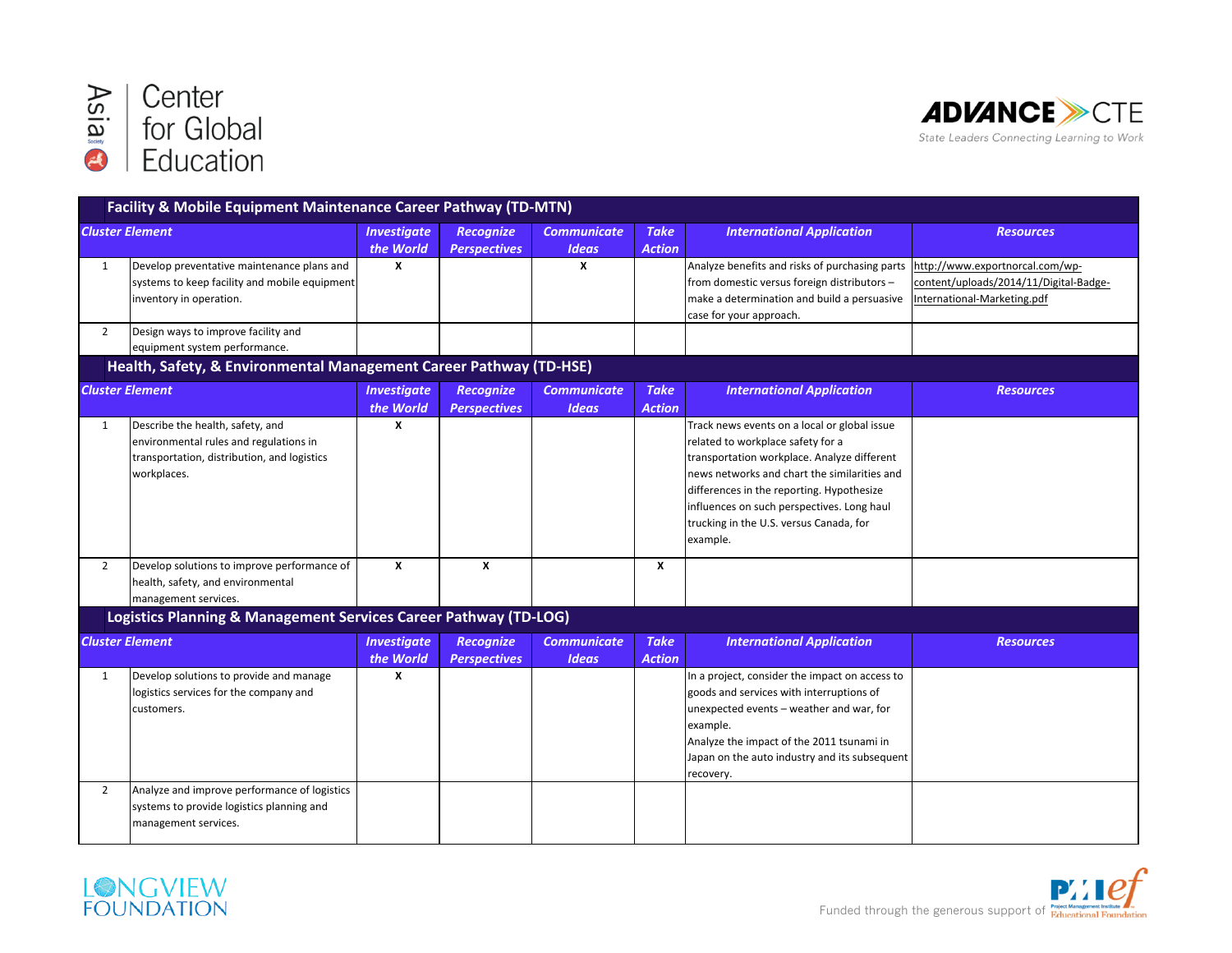



|                        | <b>Sales &amp; Service Career Pathway (TD-SAL)</b>                                                                                                                                         |                                 |                                         |                                    |                              |                                                                                                                                                                                                                              |                  |
|------------------------|--------------------------------------------------------------------------------------------------------------------------------------------------------------------------------------------|---------------------------------|-----------------------------------------|------------------------------------|------------------------------|------------------------------------------------------------------------------------------------------------------------------------------------------------------------------------------------------------------------------|------------------|
| <b>Cluster Element</b> |                                                                                                                                                                                            | <b>Investigate</b><br>the World | <b>Recognize</b><br><b>Perspectives</b> | <b>Communicate</b><br><b>Ideas</b> | <b>Take</b><br><b>Action</b> | <b>International Application</b>                                                                                                                                                                                             | <b>Resources</b> |
| 1                      | Analyze the ongoing performance of<br>transportation, logistics, and distribution-<br>related sales and service operations.                                                                | X                               |                                         |                                    |                              | Students compare and contrast the strengths<br>and weaknesses of a particular country's<br>capacity in different areas of transportation<br>Germany's passenger and freight railway<br>systems as compared to Canada's, etc. |                  |
| $\overline{2}$         | Demonstrate the use of sales and ongoing<br>service of products and services that are<br>transportation related to promote<br>development of existing and future clients and<br>customers. | X                               | X                                       |                                    |                              | Teams produce a sales plan for the U.S. and<br>for another country and compare and contrast<br>similarities and differences in their plans.                                                                                  |                  |
|                        | <b>Transportation Operations Career Pathway (TD-OPS)</b>                                                                                                                                   |                                 |                                         |                                    |                              |                                                                                                                                                                                                                              |                  |
|                        | <b>Cluster Element</b>                                                                                                                                                                     | <b>Investigate</b><br>the World | <b>Recognize</b><br><b>Perspectives</b> | <b>Communicate</b><br><b>Ideas</b> | <b>Take</b><br><b>Action</b> | <b>International Application</b>                                                                                                                                                                                             | <b>Resources</b> |
| 1                      | Develop and evaluate transportation plans to<br>move people and/or goods to meet customer<br>requirements.                                                                                 | x                               | x                                       | X                                  |                              | Compare and contrast the airline and rail<br>industry news coverage for Thanksgiving in<br>the U.S. to Chinese New Year in China.                                                                                            |                  |
| $\overline{2}$         | Analyze performance of transportation<br>operations in order to improve quality and<br>service levels and increase efficiency.                                                             | $\boldsymbol{\mathsf{x}}$       |                                         | X                                  |                              |                                                                                                                                                                                                                              |                  |
| $\overline{3}$         | Comply with policies, laws, and regulations in<br>order to maintain safety, security and health<br>and mitigate the economic and environmental<br>risk of transportation operations.       | X                               |                                         |                                    |                              |                                                                                                                                                                                                                              |                  |
|                        | Transportation Systems / Infrastructure Planning, Management, & Regulation Career Pathway (TD-SYS)                                                                                         |                                 |                                         |                                    |                              |                                                                                                                                                                                                                              |                  |
| <b>Cluster Element</b> |                                                                                                                                                                                            | <b>Investigate</b><br>the World | <b>Recognize</b><br><b>Perspectives</b> | <b>Communicate</b><br><b>Ideas</b> | <b>Take</b><br><b>Action</b> | <b>International Application</b>                                                                                                                                                                                             | <b>Resources</b> |
| 1                      | Develop plans to maintain and/or improve the<br>transportation infrastructure.                                                                                                             | X                               | X                                       |                                    | X                            | Compare and contrast freight and passenger<br>systems in the U.S. and Europe - determine                                                                                                                                     |                  |
| $\overline{2}$         | Assess, plan, and manage the implementation<br>of transportation services.                                                                                                                 | $\pmb{\chi}$                    |                                         |                                    |                              | strengths, weaknesses, and tangible next<br>steps for improvement to both systems.                                                                                                                                           |                  |